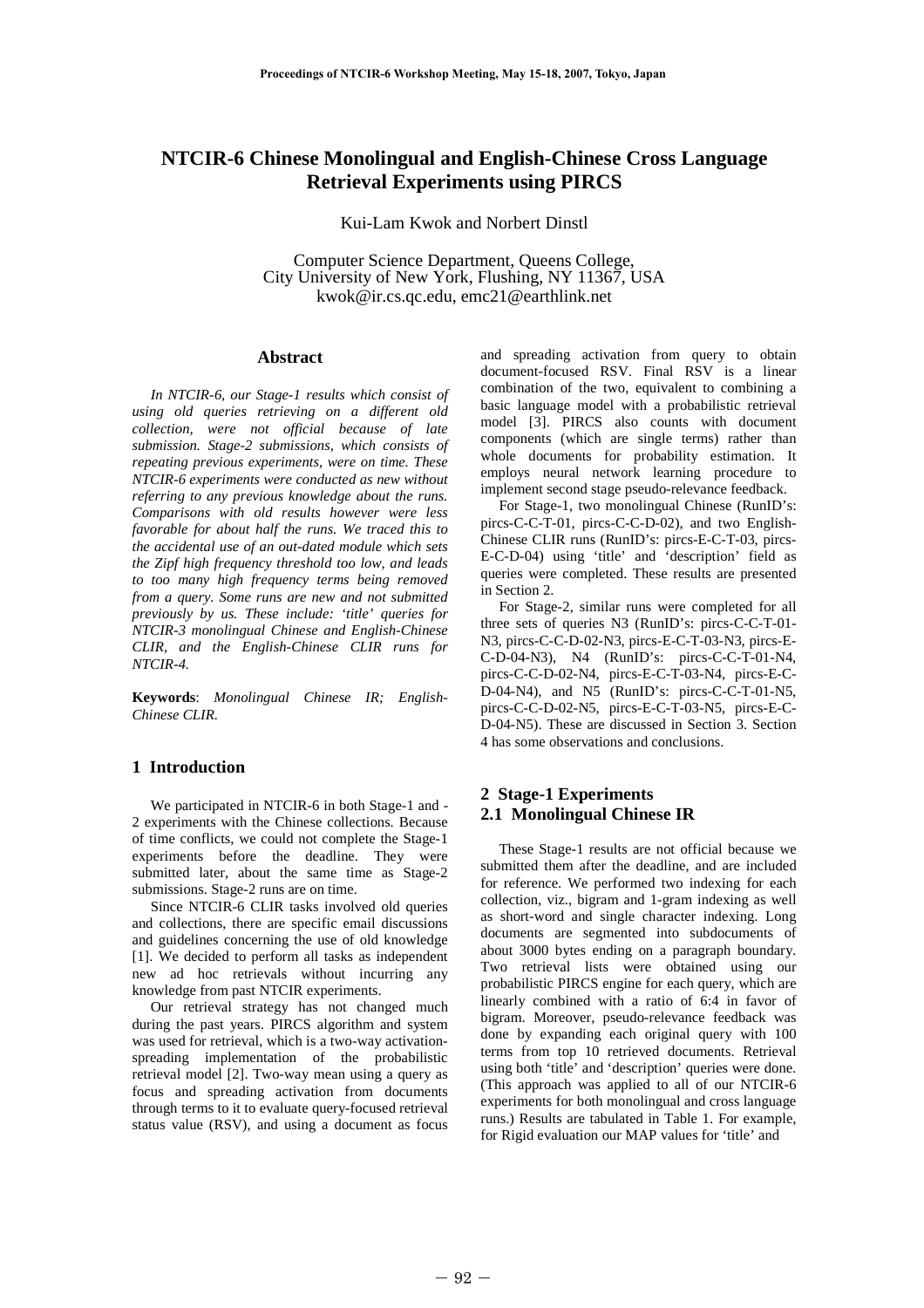| pircs-                      | $R\%$ | <b>MAP</b> | <b>P10</b> | <b>P20</b> | R.Pre |  |  |
|-----------------------------|-------|------------|------------|------------|-------|--|--|
| Rigid (#relevant $= 2598$ ) |       |            |            |            |       |  |  |
| $C-C-T-01$                  | 78    | .2435      | .3320      | .3000      | .2640 |  |  |
| $C-C-D-02$                  | 83    | .2592      | .3640      | .3250      | .2903 |  |  |
| Relax (#relevant = $4405$ ) |       |            |            |            |       |  |  |
| $C-C-T-01$                  | 79    | .3399      | .5020      | .4640      | .3634 |  |  |
| $C-C-D-02$                  | 84    | .3660      | .5420      | .5110      | .3908 |  |  |

**Table 1: Stage-1 Monolingual Chinese IR Results for 50 Queries** 

| pircs-                      | $>$ median    | $=$ median | <median< th=""></median<> |  |  |  |  |
|-----------------------------|---------------|------------|---------------------------|--|--|--|--|
| Rigid (#relevant $= 2598$ ) |               |            |                           |  |  |  |  |
| $C-C-T-01$                  | $31 + 4 = 35$ |            | 15                        |  |  |  |  |
| $C-C-D-02$                  | $22+6=28$     |            | 15                        |  |  |  |  |
| Relax (#relevant = $4405$ ) |               |            |                           |  |  |  |  |
| $C-C-T-01$                  | $27+4=31$     |            | 19                        |  |  |  |  |
| $C-C-D-02$                  | $25 + 3 = 28$ |            | 12                        |  |  |  |  |

#### **Table 2: Stage-1 Monolingual Chinese IR Results Compared with Median**

'description' queries are .2435 and .2592 respectively In comparison, the median 'title' and 'description' MAP results from all sites [1] are: .2339, .2284 for Rigid evaluation, and .3262, .3385 for Relax respectively. Our results are above median, as also shown in Table 2 where the numbers of queries performing above, equal and below median are tabulated. The +n numbers under '>median' means number of queries equaling the best MAP attained. Our results are much less than the all-site maximum MAP results which are: .3097, .3136 (Rigid) and .4013, .4118 (Relax).

 After the macro statistics of Stage-2 were available, it was discovered that an experimental processing module (which is less effective) was inadvertently used for *all* the runs in NTCIR-6 (see Sec.3). It is possible that results in Table 1 may be improved by a few percent.

## **2.2 English-Chinese CLIR**

 An English query (from either the 'title' or 'description' section of a topic) was translated two ways: first by Systran MT software, and secondly, entities were extracted by BBN's IdentiFinder, and these English entity terms were rendered into Chinese via our web-based entity-oriented translation/ transliteration procedure [4]. The two outputs were merged to form our translated queries. For queries from 'description', common English introduction phrases (e.g. 'Find articles') were also removed. Once a query is defined, retrieval was done as in Chinese monolingual processing using both bigram and short-word indexing, and pseudo-relevance feedback. Results are tabulated in Table 3. Except for the recall  $(R\%)$ , the precision values for 'title' queries attain the high-sixty percent of monolingual results,

| pircs-     | $R\%$                       | <b>MAP</b> | <b>P10</b> | <b>P20</b> | R.Pre |  |  |  |
|------------|-----------------------------|------------|------------|------------|-------|--|--|--|
|            | Rigid (#relevant $= 2598$ ) |            |            |            |       |  |  |  |
| $E-C-T-03$ | 64                          | .1686      | .2300      | .2080      | .1896 |  |  |  |
| $\%$ mono  | 82                          | 69         | 69         | 69         | 72    |  |  |  |
| $E-C-D-04$ | 71                          | .1671      | .2220      | .2120      | .1873 |  |  |  |
| $%$ mono   | 86                          | 64         | 61         | 65         | 65    |  |  |  |
|            | Relax (#relevant = $4405$ ) |            |            |            |       |  |  |  |
| $E-C-T-03$ | 64                          | .2237      | .3480      | .3170      | .2386 |  |  |  |
| $%$ mono   | 81                          | 66         | 69         | 68         | 66    |  |  |  |
| $E-C-D-04$ | 70                          | .2373      | .3560      | .3360      | .2600 |  |  |  |
| $%$ mono   | 83                          | 65         | 66         | 66         |       |  |  |  |

**Table 3: Stage-1 English-Chinese CLIR Results for 50 Queries** 

| pircs-     | > median                    | $=$ median | <median< th=""></median<> |
|------------|-----------------------------|------------|---------------------------|
|            | Rigid (#relevant $= 2598$ ) |            |                           |
| $E-C-T-03$ | $11+14=25$                  |            | 25                        |
| $E-C-D-04$ | $16+14=30$                  |            | 20                        |
|            | Relax (#relevant $= 4405$ ) |            |                           |
| $E-C-T-03$ | $15+13=28$                  |            | 22                        |
| $E-C-D-04$ | $14+17=31$                  |            | 19                        |

#### **Table 4: Stage-1 English-Chinese CLIR Results Compared with Median**

while the 'description' queries attain less at about the mid-sixty percent of monolingual. Our submissions compared to all-site median are tabulated in Table 4. It appears that 'description' query results have better comparison with median. Between 13 to 17 of the 50 queries attain the best average precision in our results. The corresponding all-site maximum MAP values for 'title' and 'description' queries are: .2013 and .1911 for Rigid, and .2931 and .2804 for Relax evaluation [1].

## **3 Stage-2 Experiments**

 Stage-2 tasks consist of repeating previous NTCIR experiments so as to make comparison based on methods of different years. Unfortunately, we retained only the old NTCIR-3 & 5 files and run parameters. NTCIR-4 files were lost, with only our workshop paper as record [5]. The following subsections summarize our results for N5, N4 and N3 monolingual and CLIR runs.

## **3.1 NTCIR-5 Experiments 3.1.1 Chinese Monolingual IR**

 Results of our current N5 runs are tabulated in Table 5. They are uniformly worse than those of last year's (NTCIR-5 [6] rows in italics) and were unknown to us until after Stage-2 macro statistics were distributed. We discovered that during preparation of the experiments, a previous trial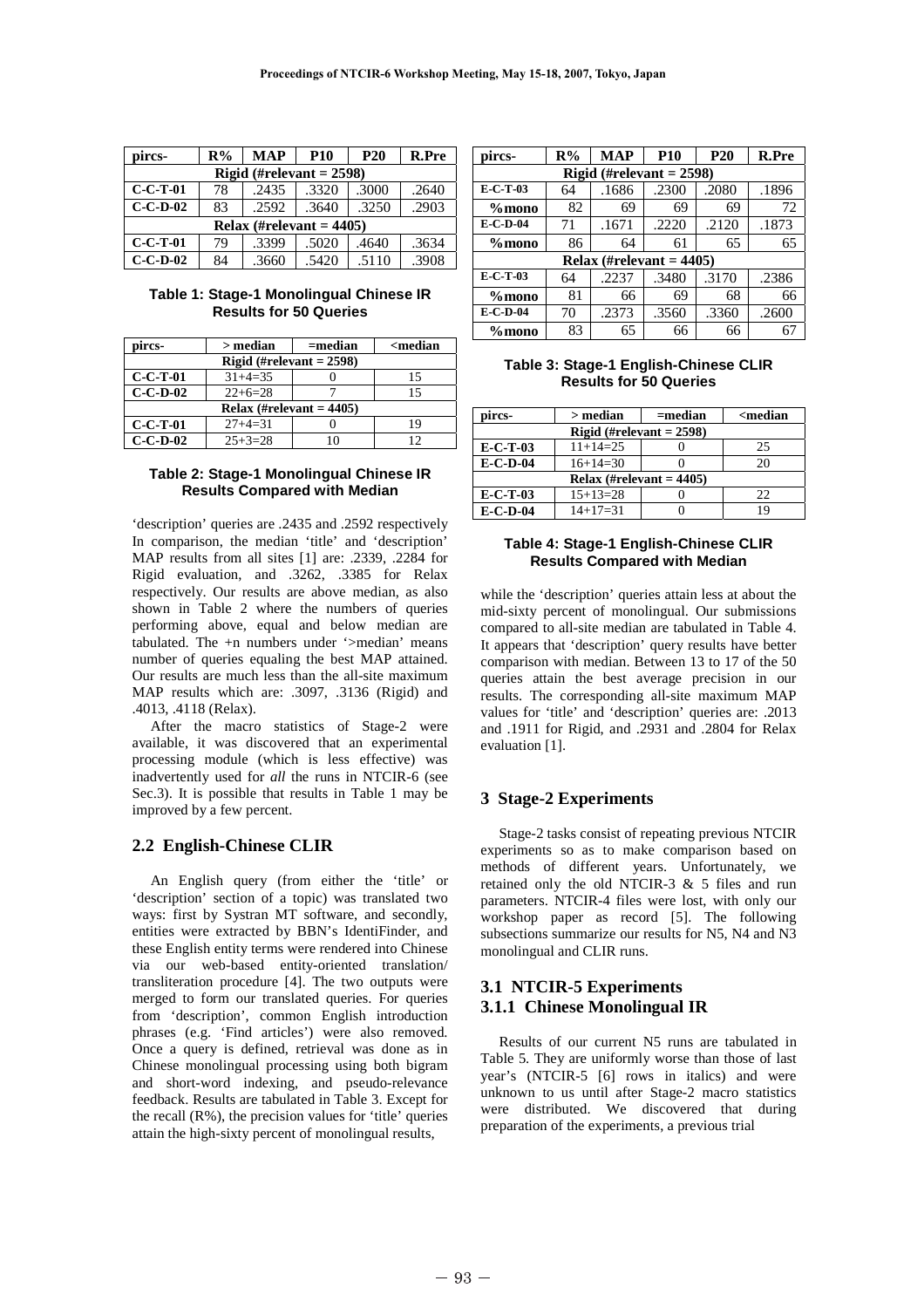| pircs-                      | R%                          | <b>MAP</b> | <b>P10</b> | <b>P20</b> | <b>R.Pre</b> |  |  |
|-----------------------------|-----------------------------|------------|------------|------------|--------------|--|--|
| Rigid (#relevant = $1885$ ) |                             |            |            |            |              |  |  |
| $C-C-T-01-N5$               | 86                          | .3741      | .4520      | .3750      | .3619        |  |  |
| $NTCIR-5: T$                | 87                          | .3958      | .4880      | .3990      | .3897        |  |  |
| $C-C-D-02-N5$               | 93                          | .3742      | .4560      | .3980      | .3536        |  |  |
| $NTCIR-5: D$                | 94                          | .3897      | .4780      | .4090      | .3727        |  |  |
|                             | Relax (#relevant = $3052$ ) |            |            |            |              |  |  |
| $C-C-T-01-N5$               | 85                          | .4414      | .5840      | .5140      | .4189        |  |  |
| $NTCIR-5: T$                | 86                          | .4651      | .6080      | .5410      | .4485        |  |  |
| $C-C-D-02-N5$               | 90                          | .4477      | .6000      | .5420      | .4311        |  |  |
| $NTCIR-5: D$                | 90                          | .4625      | .6200      | .5510      | .4400        |  |  |

#### **Table 5: Stage-2 N5 Monolingual Chinese Retrieval Results for 50 Queries**

 processing module was erroneously linked instead of the latest version. This module creates a network in memory for activation spreading to calculate the retrieval status values of each document based on the connected terms (according to our PIRCS model). The number of connected edges can be substantial depending on the occurrence frequencies of terms activated by the query. In an effort to save memory space and time, we had experimented with reducing the number of network edges based on varying the Zipf's high frequency threshold (Zhi) with respect to the size of a query q, i.e.  $Zhi = \alpha^*N_d$ ,  $N_d$  being the number of documents in the collection. This old module has a drastic policy: letting  $\alpha=1$  if  $|q| \leq 3$ ,  $\alpha=0.4$  when  $|q| = 4$  or 5,  $\alpha=0.1$  when  $|q| > 5$ . This module applies to initial retrieval. It appears that too many query terms are filtered, and result in our current NTCIR-6 runs. This version has been superceded since, after larger machines are available, memory space is not as critical. The latest version of this module (used in NTCIR-5) employs a Zhi that screens out only a few of the highest frequency terms. The difference is 3-6% in MAP effectiveness when comparing these two.

| pircs-                                | $R\%$ | <b>MAP</b> | <b>P10</b>                  | <b>P20</b> | <b>R.Pre</b> |  |  |
|---------------------------------------|-------|------------|-----------------------------|------------|--------------|--|--|
| $(\text{\#relevant} = 1885)$<br>Rigid |       |            |                             |            |              |  |  |
| E-C-T-03-N5                           | 77    | .2379      | .2920                       | .2720      | .2507        |  |  |
| $\%$ mono                             | 90    | 64         | 65                          | 73         | 69           |  |  |
| $NTCIR-5: T$                          | 75    | .2459      | .2880                       | .2530      | .2478        |  |  |
| E-C-D-04-N5                           | 82    | .2423      | .3180                       | .2740      | .2389        |  |  |
| $\%$ mono                             | 88    | 65         | 70                          | 69         | 68           |  |  |
| NTCIR-5: D                            | 72    | .2682      | .3500                       | .2960      | .2661        |  |  |
|                                       |       |            | Relax (#relevant = $3052$ ) |            |              |  |  |
| $E-C-T-03-N5$                         | 76    | .3060      | .4220                       | .3910      | .2945        |  |  |
| $\%$ mono                             | 89    | 69         | 72                          | 76         | 70           |  |  |
| $NTCIR-5: T$                          | 72    | .2975      | .4000                       | .3640      | .2870        |  |  |
| E-C-D-04-N5                           | 79    | .2933      | .4100                       | .3730      | .2864        |  |  |
| $%$ mono                              | 88    | 66         | 68                          | 69         | 66           |  |  |
| NTCIR-5: D                            | 80    | .3235      | .4380                       | .4050      | .3275        |  |  |

### **Table 6: Stage-2 N5 English-Chinese CLIR Results for 50 Queries**

#### **3.1.2 English-Chinese CLIR**

 The influence of the Zhi threshold (Sec.3.1.1) also applies to these CLIR experiments. As tabulated in Table 6, the 'title' query results are close to those obtained in NTCIR-5, but there are fairly substantial differences for 'description'. The MAP values for the latter drop by nearly 10% compared to old runs (.2423 vs. .2682 for Rigid, and .2975 vs. .3235 for Relax evaluation). However, both our 'title' and 'description' MAP values are the best among submitted sites.

## **3.2 NTCIR-4 Experiments 3.2.1 Chinese Monolingual IR**

 Results of our current N4 runs are shown in Table 7. The MAP values are fairly close to what was reported before [5]. Since our original NTCIR-4 processing files are no longer available, we cannot ascertain the reason for some of the larger differences like pircs-C-C-D-02-N4 P10 value of .2763 vs. previous NTCIR-4 value of .2475. Retrieval was done similarly as during NTCIR-3, which is discussed in Sec.3.3.

| pircs-                      | $R\%$                       | <b>MAP</b> | <b>P10</b> | <b>P20</b> | <b>R.Pre</b> |  |  |
|-----------------------------|-----------------------------|------------|------------|------------|--------------|--|--|
| Rigid (#relevant $= 1318$ ) |                             |            |            |            |              |  |  |
| C-C-T-01-N4                 | 82                          | .2060      | .2441      | .1839      | .2040        |  |  |
| $NTCIR-4: T$                | 83                          | .2097      | .2356      | .1958      | .2059        |  |  |
| $C-C-D-02-N4$               | 82                          | .2183      | .2763      | .2076      | .2183        |  |  |
| $NTCIR-4: D$                | 85                          | .2150      | .2475      | .1975      | .2010        |  |  |
|                             | Relax (#relevant = $2085$ ) |            |            |            |              |  |  |
| $C-C-T-01-N4$               | 83                          | .2542      | .3288      | .2585      | .2655        |  |  |
| $NTCIR-4: T$                | 84                          | .2673      | .3373      | .2864      | .2725        |  |  |
| $C-C-D-02-N4$               | 83                          | .2818      | .3797      | .3059      | .2990        |  |  |
| $NTCIR-4: D$                | 86                          | .2761      | .3542      | .2941      | .2810        |  |  |

**Table 7: Stage-2 N4 Monolingual Chinese Retrieval Results for 59 Queries** 

| pircs-                      | $R\%$ | <b>MAP</b>                  | <b>P10</b> | <b>P20</b> | R.Pre |  |  |
|-----------------------------|-------|-----------------------------|------------|------------|-------|--|--|
| Rigid (#relevant $= 1318$ ) |       |                             |            |            |       |  |  |
| E-C-T-03-N4                 | 63    | .1506                       | .1695      | .1415      | .1588 |  |  |
| $%$ mono                    | 77    | 73                          | 69         | 77         | 78    |  |  |
| E-C-D-04-N4                 | 69    | .1427                       | .1661      | .1339      | .1476 |  |  |
| $%$ mono                    | 84    | 65                          | 60         | 64         | 68    |  |  |
|                             |       | Relax (#relevant = $2085$ ) |            |            |       |  |  |
| E-C-T-03-N4                 | 65    | .1847                       | .2475      | .2042      | .2040 |  |  |
| $%$ mono                    | 78    | 73                          | 75         | 79         | 77    |  |  |
| E-C-D-04-N4                 | 70    | .1924                       | .2525      | .2017      | .2078 |  |  |
| $\%$ mono                   | 84    | 68                          | 66         | 66         | 69    |  |  |

#### **Table 8: Stage-2 N4 English-Chinese CLIR Results for 59 Queries**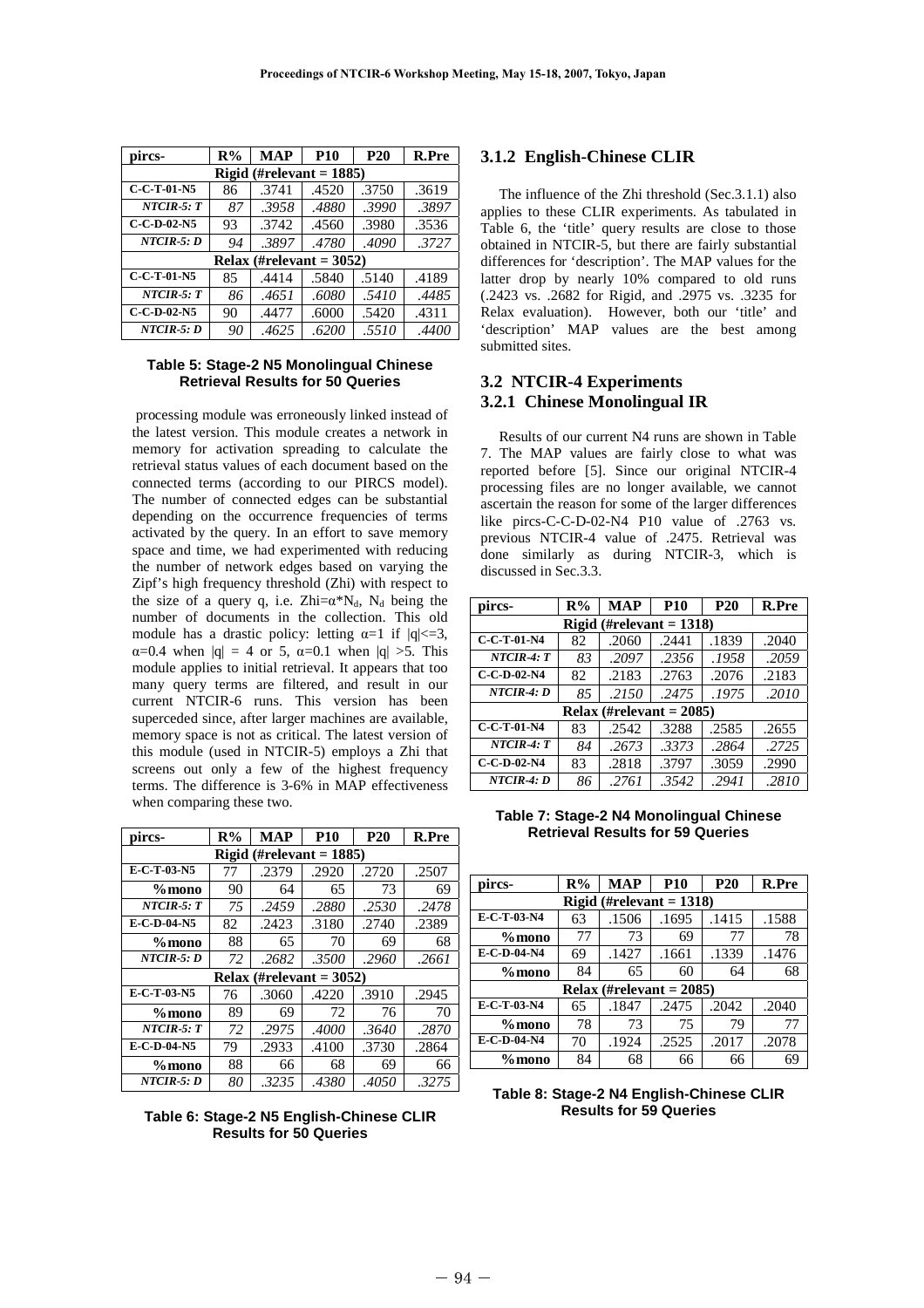#### **3.2.2 English-Chinese CLIR**

 During NTCIR-4, we did not submit English-Chinese CLIR results. However, the recorded runs from other sites had very low MAP values, the best being .0663 (Rigid evaluation) for the 'description' query [7]. Table 8 tabulates our N4 experiments for both 'title' and 'description' queries and results are much better. These also are the best results submitted from all sites.

## **3.3 NTCIR-3 Experiments 3.3.1 C-C Monolingual IR**

 Results of our current N3 runs are shown in Table 9. During the old NTCIR-3 time frame, 'title' queries were not submitted [8]. Also, the old runs made use of a single Zhi threshold, but they also did not use 'avtf' (average term frequency) weighting [9] of the query terms for initial retrieval. There was one 'title' run from other sites during NTCIR-3 [10] with a Relax MAP value of .2467 compared with our current MAP of .3180. For 'description' queries, the MAP values are quite close to our old runs, but the other precision values improved for the current runs.

| pircs-                      | R% | <b>MAP</b> | <b>P10</b> | <b>P20</b> | <b>R.Pre</b> |  |  |
|-----------------------------|----|------------|------------|------------|--------------|--|--|
| Rigid (#relevant $= 1928$ ) |    |            |            |            |              |  |  |
| C-C-T-01-N3                 | 76 | .2438      | .2976      | .2679      | .2569        |  |  |
| $C-C-D-02-N3$               | 81 | .2940      | .4000      | .3429      | .3232        |  |  |
| $NTCIR-3: D$                | 78 | .2902      | .3595      | .3048      | .2987        |  |  |
| Relax (#relevant = $3284$ ) |    |            |            |            |              |  |  |
| $C-C-T-01-N3$               | 72 | .3180      | .4452      | .3976      | .3343        |  |  |
| $C-C-D-02-N3$               | 78 | .3570      | .5286      | .4548      | .3798        |  |  |
| $NTCIR-3: D$                | 75 | .3576      | .4976      | .4167      | .3749        |  |  |

#### **Table 9: Stage-2 N3 Monolingual Chinese Retrieval Results for 42 Queries**

| pircs-                      | $R\%$ | MAP                         | <b>P10</b> | <b>P20</b> | <b>R.Pre</b> |  |  |
|-----------------------------|-------|-----------------------------|------------|------------|--------------|--|--|
| Rigid (#relevant $= 1928$ ) |       |                             |            |            |              |  |  |
| E-C-T-03-N3                 | 64    | .1609                       | .1810      | .1679      | .1606        |  |  |
| %mono                       | 84    | 66                          | 61         | 63         | 63           |  |  |
| E-C-D-04-N3                 | 67    | .1753                       | .2262      | .2179      | .1827        |  |  |
| $\%$ mono                   | 83    | 60                          | 57         | 64         | 57           |  |  |
| NTCIR-3: D                  | 54    | .1150                       | .1667      | .1476      | .1381        |  |  |
|                             |       | Relax (#relevant = $3284$ ) |            |            |              |  |  |
| E-C-T-03-N3                 | 60    | .2027                       | .2571      | .2393      | .2312        |  |  |
| $\%$ mono                   | 83    | 64                          | 58         | 60         | 69           |  |  |
| E-C-D-04-N3                 | 65    | .2145                       | .3000      | .3071      | .2422        |  |  |
| $\%$ mono                   | 83    | 60                          | 57         | 68         | 64           |  |  |
| NTCIR-3: D                  | 52    | .1587                       | .2643      | .2179      | .1846        |  |  |

#### **Table 10: Stage-2 N3 English-Chinese CLIR Results for 42 Queries**

## **3.3.2 English-Chinese CLIR**

 Results of our current N3 CLIR runs are tabulated in Table 10. The methods used differ substantially from the old NTCIR-3 runs. For translation, NTCIR-3 runs employed Huajian MT concatenated with dictionary lookup. The current runs use Systran MT concatenated with web-based translation of entity terms. The old runs also employed pre-translation expansion which was not done during NTCIR-6. There were no 'title' runs in the old submissions. Comparing the 'description' runs, it can be seen that there is vast improvements in MAP from .1150 to .1753 (Rigid), and from .1587 to .2145 (Relax evaluation). Both the 'title' and 'description' runs are the best reported from all sites. We believe the entity translation contributes significantly to these results.

## **4 Discussion and Conclusion**

 Overall, we believe results of all our submissions could be better by a few percent if not for linking to an outdated module that was used for testing. Stage-1 results are unofficial because of late submission. They were above median for both monolingual Chinese IR and English-Chinese CLIR. Stage-2 tasks attempt to compare different methods for repeat retrievals using the same environments. All Stage-2 monolingual Chinese IR results are above median, and all E-C CLIR submitted results are the best among all sites. Comparison of N5 results with those of previous year show that setting the Zipf high threshold too low screens out too many high frequency terms (our out-dated module) and affect MAP values adversely. The use of 'avtf' (average term frequency) weighting during initial retrieval for N3 and N4 appears to help counteract this adverse effect, and return MAP results close to or exceeding those of NTCIR-3 and -4 by comparison. For CLIR, current translation procedure of using Systran MT with our web-based entity translation appears to be much superior to our older approach of using other MT systems with dictionary translation.

#### **References**

- [1] K. Kishida. K.-H. Chen, S. Lee, K. Kuriyama, N. Kando, H.-H. Chen, & S.-H .Myaeng. Overview of CLIR task at the sixth NTCIR Workshop. In Proceedings of the Sixth NTCIR Workshop 2007.
- [2] K.L. Kwok. A network approach to probabilistic information retrieval. ACM Transactions on Office Information System, 13:324-353, 1995.
- [3] K.L. Kwok. Improving English and Chinese Ad-Hoc Retrieval: A Tipster Text Phase 3 Project Report. Information Retrieval, 3:313-338, 2000.